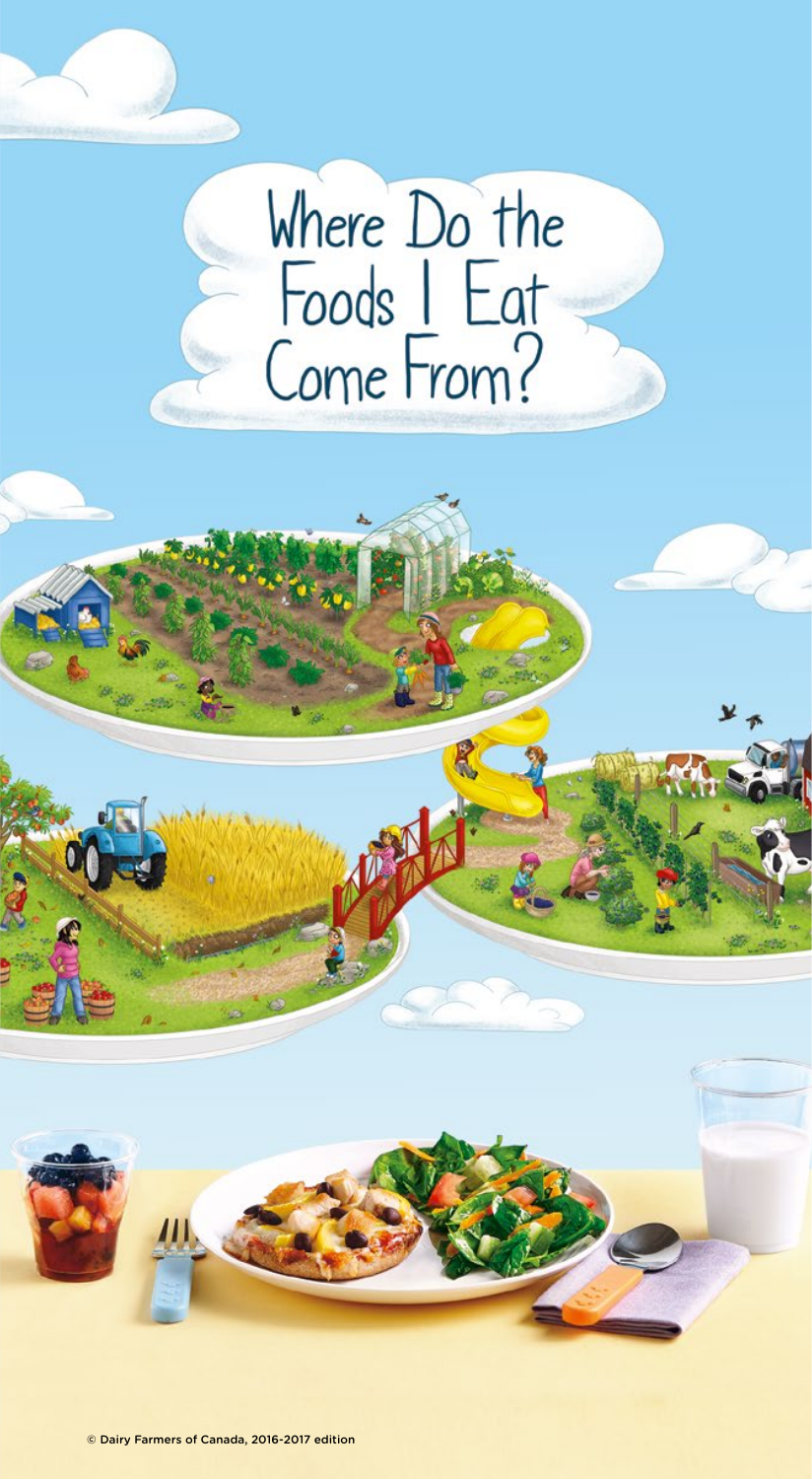## **TELL ME THE STORY ABOUT THE FOODS ON MY PLATE!**





There once was a young explorer named Justin who just loved to harvest delicious foods from the garden: black beans,

bell peppers, cucumbers, tomatoes, melons. Justin always looked forward to enjoying the foods he harvested. One day, as he was gently pulling some carrots out of the soil, a rooster began to crow: "Cock-a-doodle-doo!" Justin tiptoed towards the henhouse so he wouldn't frighten the hens and the rooster. He heard a hen cackling. She seemed to be inviting him to come meet her. Since he had made his way to the henhouse, Justin decided to collect an egg from the straw. Oh no! Ms. Hen had not yet laid an egg! As he was leaving, Justin asked her, "Could you please lay an egg for me tomorrow?"

While Alex was playing on the giant slide, his educator, Ms. Melanie, invited him to visit a dairy farm. At the farm, he heard



a cow lowing, "Moo!" Alex greeted the black and white cow by imitating it, "Moo!" He was very surprised when a second cow, which was brown and white, replied "Moo!" That's when Alex discovered that different breeds of cows give milk. After visiting the farm, Alex stopped to pick some blackberries and blueberries that he later ate at home as he thought about what he had discovered.

Emma was helping her educator, Mr. Julian, pick apples and peaches in the orchard. As she filled her basket, she heard the humming of an engine. Curious, she approached the fence. "What are those golden stalks swaying in the wind?" Emma asked the farmer as he climbed down from his tractor.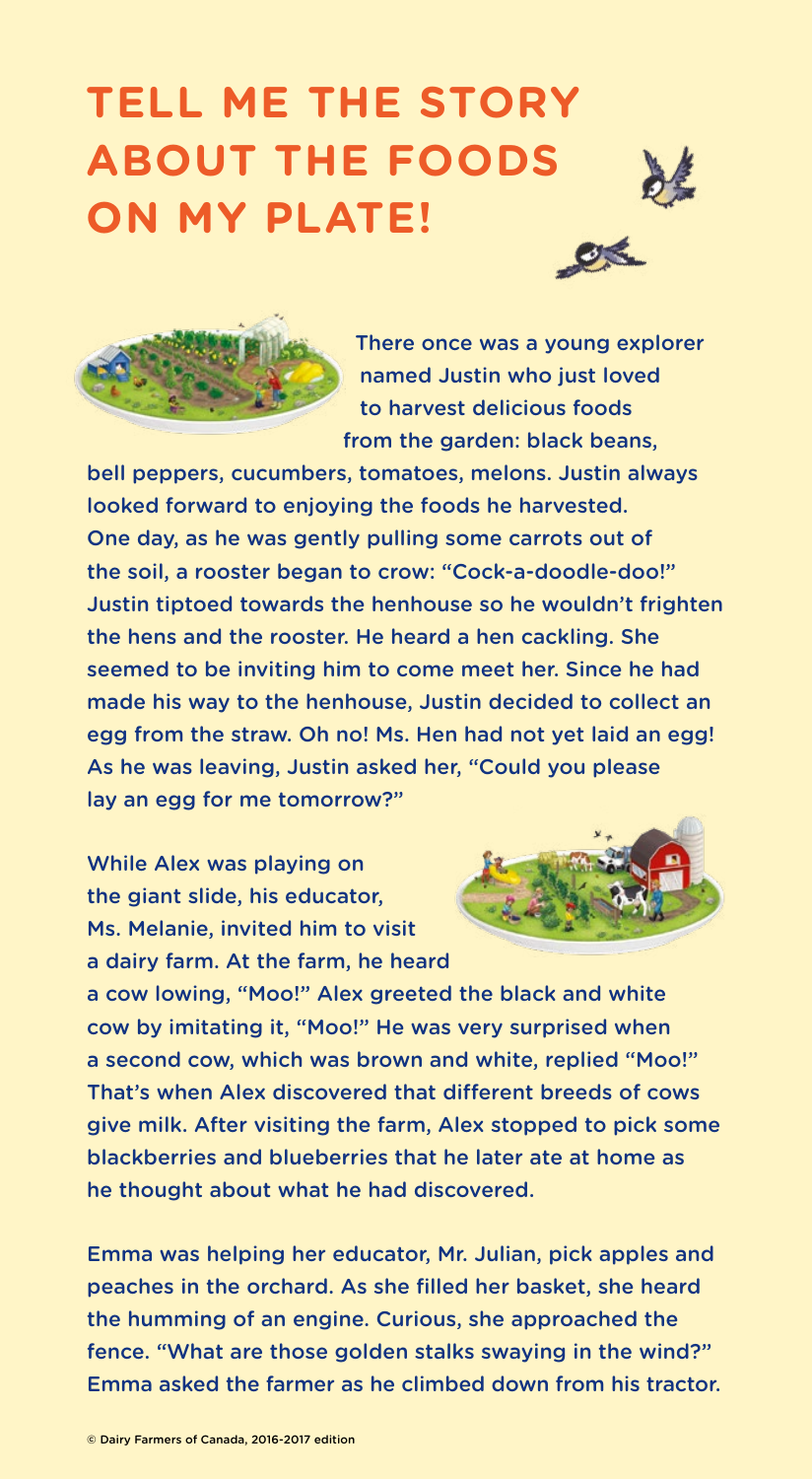He replied, "This is wheat! I'll show you and your educator how I harvest the wheat grains using my combine harvester, which is hidden behind those stalks of wheat. But first, would you like to try some pita and tortilla breads

that my friend the baker prepared? They are delicious! I'll give you some to take with you and you can use them in your own recipes."



#### **A FEW POINTS FOR DISCUSSION:**

**Have you ever harvested foods from a garden? If so, which ones? How did you harvest them? Have you ever eaten legumes? Can you remember what they felt like on your tongue? Do you know how to milk a cow? Have you ever seen a wheat field? Or a combine harvester?**

## **NURSERY RHYME**

To the tune of *Mary Had a Little Lamb*

Where-do-all-the-foods-come-from Foods-come-from, foods-come-from? Where-do-all-the-foods-come-from? I'd-real-ly-like-to-know

Look-a-round-and-you-will-see, You-will-see, you-will-see Look-a-round-and-you-will-see Where-milk-and-wheat-come-from

It-is-time-to-har-vest-now Har-vest-now, har-vest-now It-is-time-to-har-vest-now To-ma-toes-and-black-beans

I've-be-gun-to-un-der-stand Un-der-stand, un-der-stand I've-be-gun-to-un-der-stand Where-foods-real-ly-come-from



Get the children moving by encouraging them to do different gestures during each verse.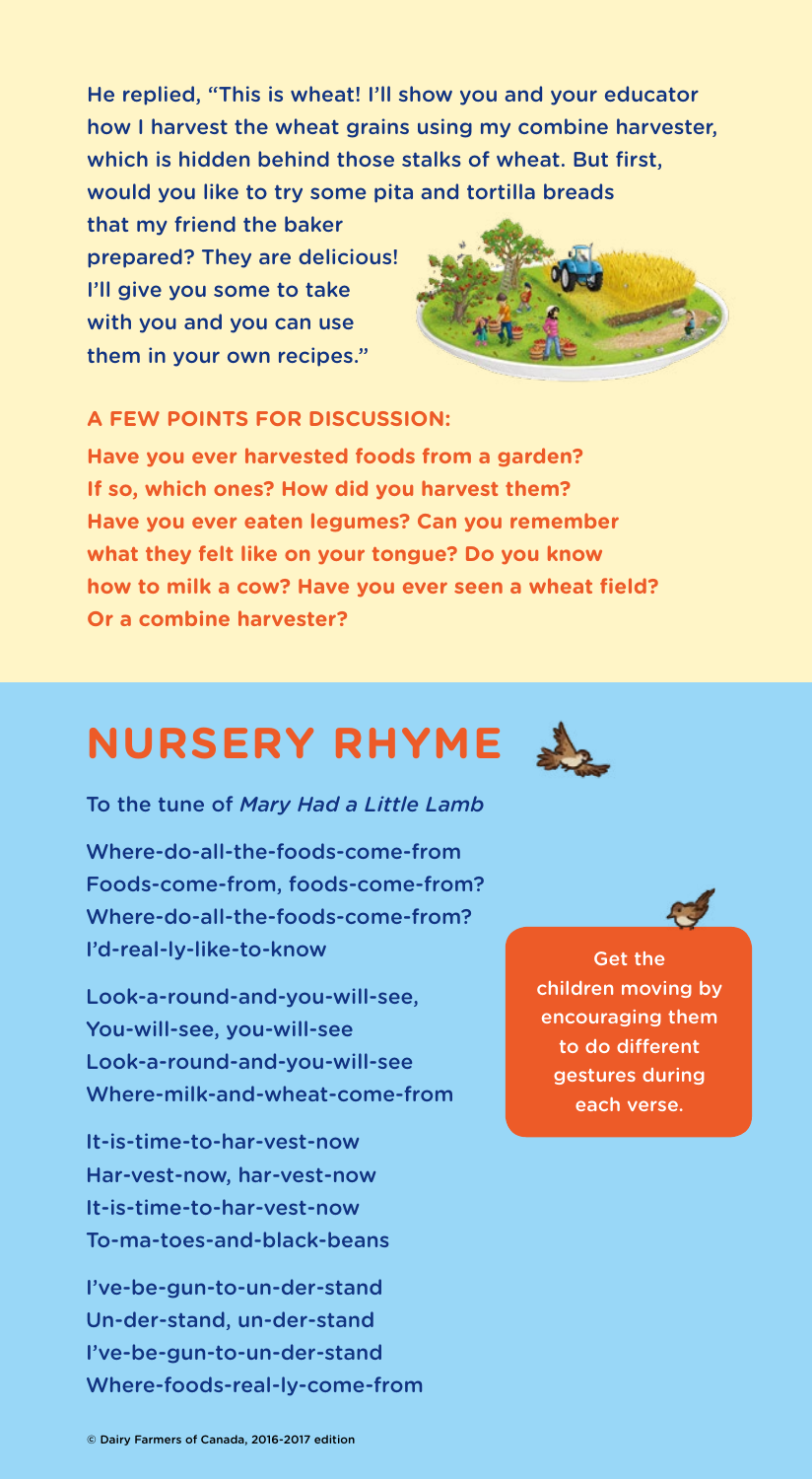## **ACTIVITIES**

## **1 TAKE A GUESS**

Encourage interested children to choose a food that appears on the poster and have them invite their friends to guess what they have chosen. To help their friends guess what the food is, children can give clues related to the five senses, such as texture (touch), colour or size (sight), scent (smell), flavour (taste), and the sound it makes in their mouth (hearing). Indicating where the food comes from can also be a fun clue to give!

You too can participate by making the children guess foods from the meal in the photograph!

\* Playing the "guessing activity" using ingredients on the pictured pizza can serve as an introduction to a cooking activity in which all the children make their own pizza. Encourage children to be creative and make unique pizzas by substituting the pictured ingredients with ingredients of their choice.

## $F$ **C**O<sup>DS</sup> **FRO**  $x + F$  **MEA <sup>P</sup>HOTOGRAP<sup>H</sup>**

#### **Pizza\***

- whole-grain English muffin
- pizza sauce
- Mozzarella cheese
- black beans
- yellow bell pepper
- chicken

#### **Salad**

- spinach
- carrots
- cucumbers
- tomatoes
- oil
- vinegar

#### **Fruit cup**

- homemade fruit compote made from frozen blackberries and apples
- watermelon cubes
- peach slices
- frozen blueberries



© Dairy Farmers of Canada, 2016-2017 edition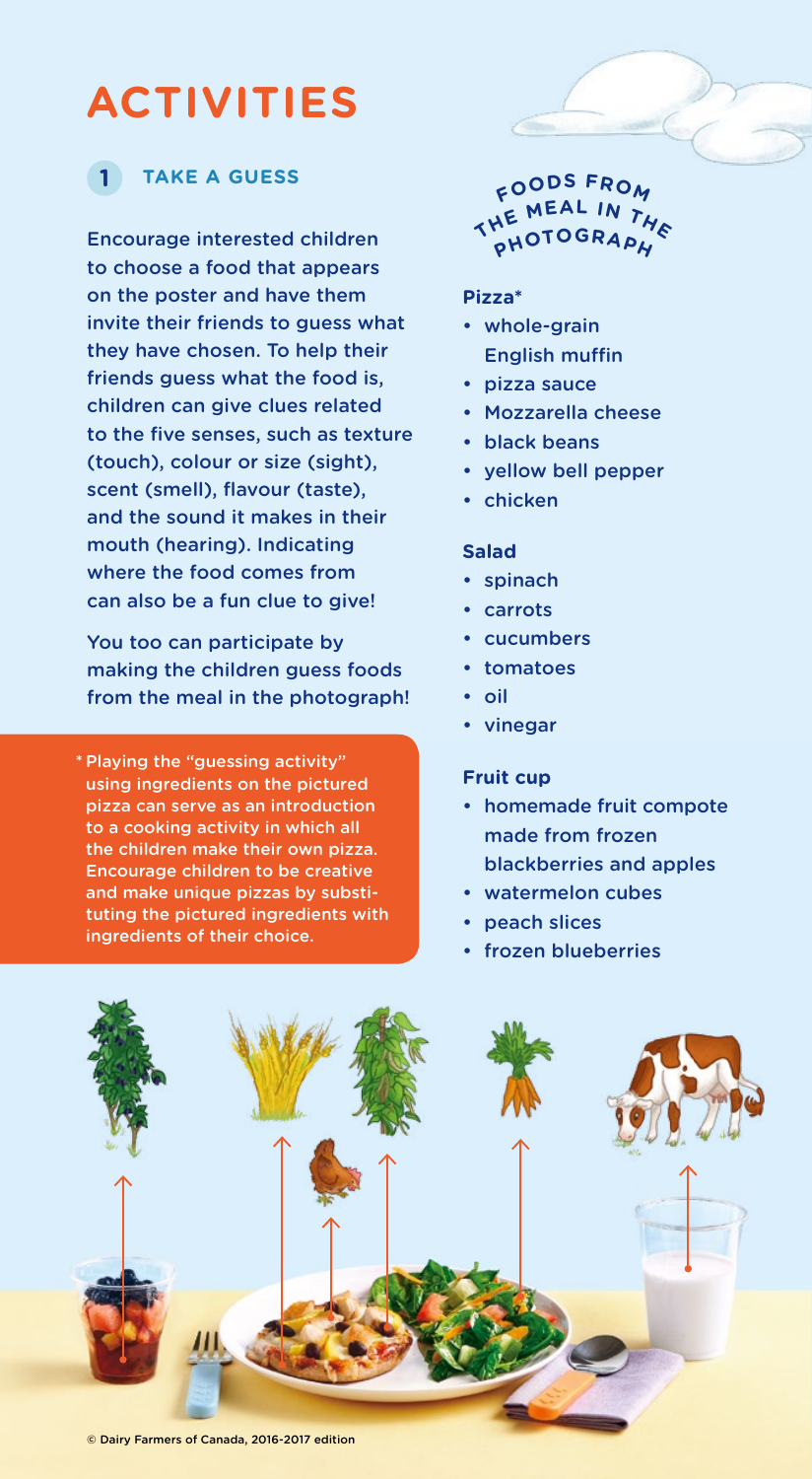#### **2 LEAPING DISCOVERIES**

Either outdoors or in a large indoor space, place images (laminated or not) of various foods (ensure you have several copies of each food item) on the ground to create paths. The educator or a child volunteer can lead the game by calling out names of foods. The participating children leap beside the image of the food named, without touching any of the other foods. The children move based on the leader's instructions.

**VARIATIONS: A)** *Using various food origin images, ask the children to jump to the image that depicts the origin of the food you named.* **B)** *Invite children to jump next to a food that has a specific attribute associated with the five senses (for example, round, yellow, soft).*

#### **3 HARVEST TIME**

Place arts and crafts materials such as play dough, paint, paper, crayons, and grocery store flyers on a table. Invite the interested children to use the materials to create food-inspired items to decorate the childcare centre during harvest season. The children can use their imagination and the materials of their choice to make their creations. Once the decorations are completed, collect the creations in a harvest basket and mount them on the walls of the childcare centre or assemble them into a large garland, which you can then hang.

#### **4 I SPY WITH MY LITTLE EYE**

Invite any interested children to examine foods using a magnifying glass. In order to not waste foods, ensure that the foods being examined can be used in your centre's recipes. Once your little detectives have observed foods carefully, question them about the foods' textures, colours, shapes, etc.

**VARIATION:** *Invite any interested children to inspect the poster using a magnifying glass in order to closely examine foods and their origins.*